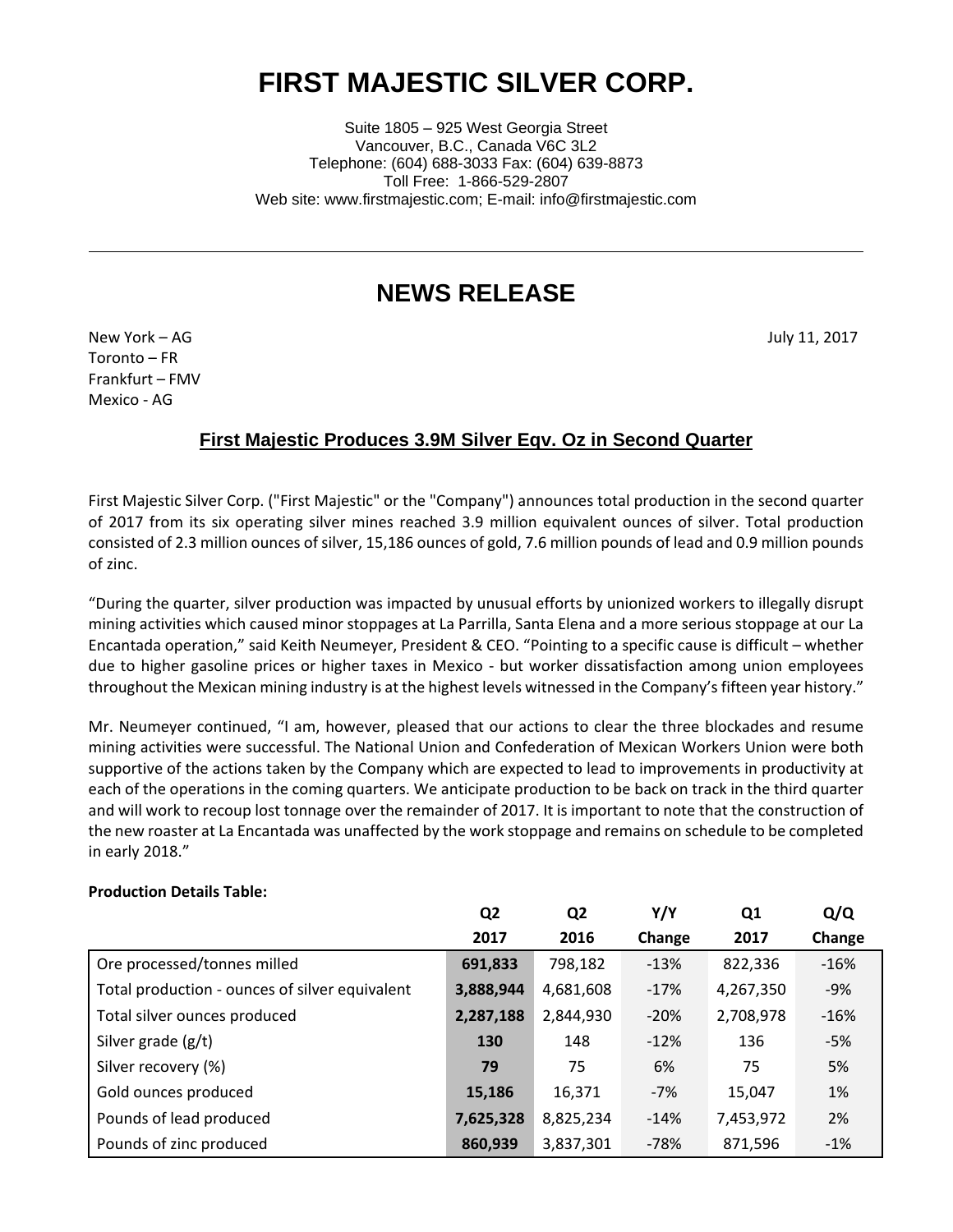#### **Quarterly Operational Review:**

Total ore processed during the quarter at the Company's six operating silver mines: Santa Elena, La Encantada, La Parrilla, Del Toro, San Martin and La Guitarra, amounted to 691,833 tonnes representing a 16% decrease compared to the previous quarter. The decrease was primarily due to three illegal blockades in the quarter which amounted to four days at La Parrilla, two days at Santa Elena and 42 days at La Encantada.

Silver grades in the quarter averaged 130 g/t compared to 136 g/t in the previous quarter. Silver grades remain under budget primarily due to lower than expected grades at Santa Elena, La Encantada and La Parrilla.

Combined silver recoveries averaged 79%, up 5% compared to the previous quarter's average of 75%. The increase in silver recoveries was primarily due to the lower throughput rates and lower manganese grades at La Encantada.

The Company's underground development in the second quarter consisted of 15,121 metres, reflecting an 11% increase compared to 13,571 metres completed in the previous quarter. Development focused on opening new production areas, exploring high potential zones and new stope preparation. As of June 30, 2017, the Company had completed approximately 38% of the 74,850 metres of underground development budgeted for 2017.

During the quarter, a total of 17 diamond drill rigs were active across the Company's properties consisting of 16 rigs at the six producing mines and one rig at the Plomosas Silver Project. A total of 29,070 metres in 164 drill holes were completed on the seven properties. As of June 30, 2017, the Company had completed approximately 32% of the 183,000 metres of exploration drilling budgeted for 2017. The Company is planning to increase the rig count to 25 rigs in the second half of 2017 in order to achieve program targets.

| Mine              | <b>Ore</b><br>Processed | Tonnes<br>per Day | Silver Grade<br>(g/t) | Silver<br>Recovery (%) | Silver Oz<br>Produced | Gold Oz<br>Produced | Pounds of<br>Lead | Pounds of<br>Zinc        | Equivalent<br><b>Silver Ounces</b> |
|-------------------|-------------------------|-------------------|-----------------------|------------------------|-----------------------|---------------------|-------------------|--------------------------|------------------------------------|
| Santa Elena       | 232,451                 | 2,554             | 83                    | 90%                    | 557.914               | 11,522              |                   |                          | 1,399,940                          |
| La Encantada      | 148,039                 | 1,627             | 120                   | 66%                    | 374.901               | 9                   |                   | $\overline{\phantom{a}}$ | 375,563                            |
| La Parrilla       | 132,880                 | 1,460             | 131                   | 76%                    | 425.060               | 235                 | 1,632,165         | 860,939                  | 593,852                            |
| <b>Del Toro</b>   | 81,843                  | 899               | 173                   | 80%                    | 365.323               | 86                  | 5,993,164         |                          | 712,714                            |
| <b>San Martin</b> | 67,073                  | 737               | 234                   | 85%                    | 425.645               | 2,080               |                   |                          | 577,598                            |
| La Guitarra       | 29,547                  | 325               | 188                   | 77%                    | 138,345               | 1,254               |                   | $\overline{\phantom{a}}$ | 229,276                            |
| <b>Total</b>      | 691,833                 | 7.603             | 130                   | 79%                    | 2,287,188             | 15.186              | 7,625,328         | 860,939                  | 3,888,944                          |

#### **Mine by Mine Quarterly Production Table:**

\*Certain amounts shown may not add exactly to the total amount due to rounding differences**.**

\*The following prices were used in the calculation of silver equivalent ounces: Silver: \$17.21 per ounce; Gold: \$1,257 per ounce; Lead: \$0.98 per pound; Zinc: \$1.18 per pound.

#### **At the Santa Elena Silver/Gold Mine:**

- During the quarter, Santa Elena produced 557,914 ounces of silver and 11,522 ounces of gold for a total production of 1,399,940 silver equivalent ouncesreflecting a 2% increase compared to the prior quarter.
- The mill processed a total of 232,451 tonnes, consisting of 134,699 tonnes of underground ore and 97,752 tonnes from the above ground heap leach pad.
- Silver and gold grades of underground ore averaged 115 g/t and 2.3 g/t, respectively. Whereas silver and gold grades from the above ground heap leach pad averaged 40 g/t and 0.7 g/t, respectively.
- In April, the Company successfully completed the connection of the San Salvador ramp to the Main Vein along level 575 and began utilizing the additional mine access point to reduce trucking bottlenecks and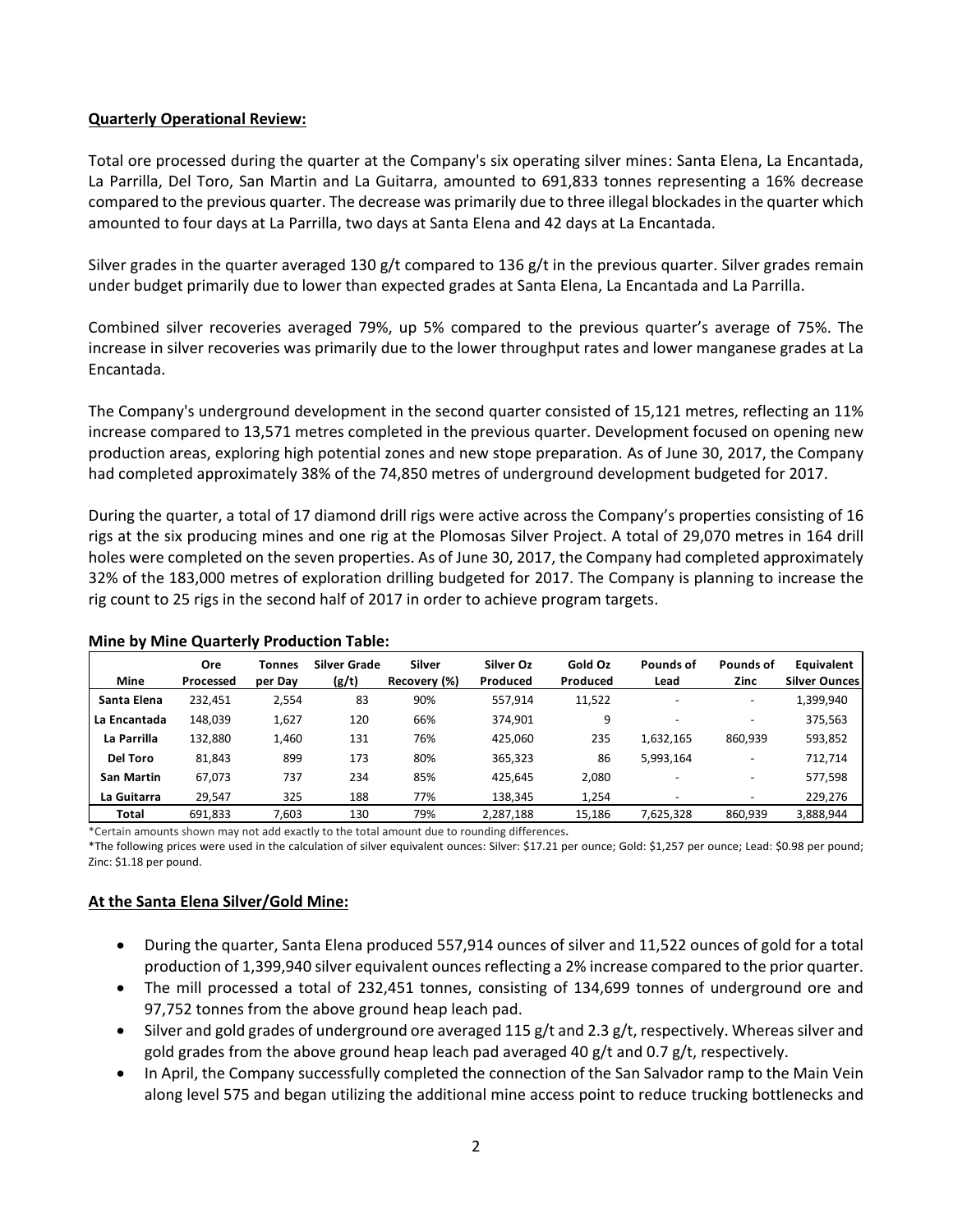improve mine planning logistics. In addition, the new ramp is expected to support future exploration activities around the Tortuga vein.

- A total of 2,613 metres of underground development was completed in the second quarter compared to 2,855 metres of development in the previous quarter.
- A total of 2,608 metres of exploration drilling was completed in the second quarter compared to 3,730 metres of drilling in the previous quarter.

#### **At the La Encantada Silver Mine:**

- Production during the quarter was impacted by a 42 day work stoppage as a result of an illegal blockade (previously announced on May 24, 2017) by a rogue group of unionized workers who disagreed with the bonus that the Company and the National Union had previously agreed to offer the miners in lieu of profit sharing. The blockade was successfully cleared on May 25, 2017 following a favourable agreement with the National Union. The operation restarted mining activities on June 27, 2017 and milling activities on July 1, 2017 following a technical suspension period for administration and retraining of personnel.
- As a result of the work stoppage, silver production for the quarter was 374,901 ounces representing a 47% decrease over the previous quarter while tonnes milled decreased 44% over the same period.
- Silver recoveries averaged 66% during the quarter, up from 60% in the prior quarter, primarily due to the processing of ore with a 1% or less manganese content.
- The manufacturing of the roasting project advanced in the second quarter with approximately 83% of the major components now completed. Preliminary compression drilling tests were completed in June and foundations for the roaster are expected to be poured in August. The Company will begin shipping completed part modules to the mine site in the third quarter.
- A total of 562 metres of underground development were completed in the second quarter compared to 587 metres of development in the previous quarter.
- A total of 2,899 metres were drilled in the second quarter compared to 2,805 metres of drilling in the previous quarter.

#### **At the La Parrilla Silver Mine:**

- During the quarter, the flotation circuit processed 74,748 tonnes (821 tpd) with an average silver grade of 123 g/t and a 79% recovery while the cyanidation circuit processed 58,132 tonnes (639 tpd) with an average silver grade of 140 g/t and a 73% recovery for total production of 593,852 silver equivalent ounces.
- The lead circuit processed an average lead grade of 1.4% with recoveries of 73% for total lead production of 1.6 million pounds, representing an 11% decrease compared to the previous quarter.
- The zinc circuit processed an average zinc grade of 1.1% with recoveries of 48% for total zinc production of 0.9 million pounds, representing a 1% decrease compared to the previous quarter.
- The Company's central lab at La Parrilla completed and passed its second surveillance audit following its ISO 9001:2008 certification in May 2015. The audit determined the facility was fully compliant with the management system quality standards for sample preparation, geochemical and assay services. The lab is expected to undergo certification testing for the ISO9001:2015 standard in 2018.
- Underground development completed in the quarter totaled 3,233 metres compared to 2,827 metres developed in the previous quarter.
- A total of 6,368 metres were drilled in the second quarter compared to 4,867 metres of drilling in the previous quarter.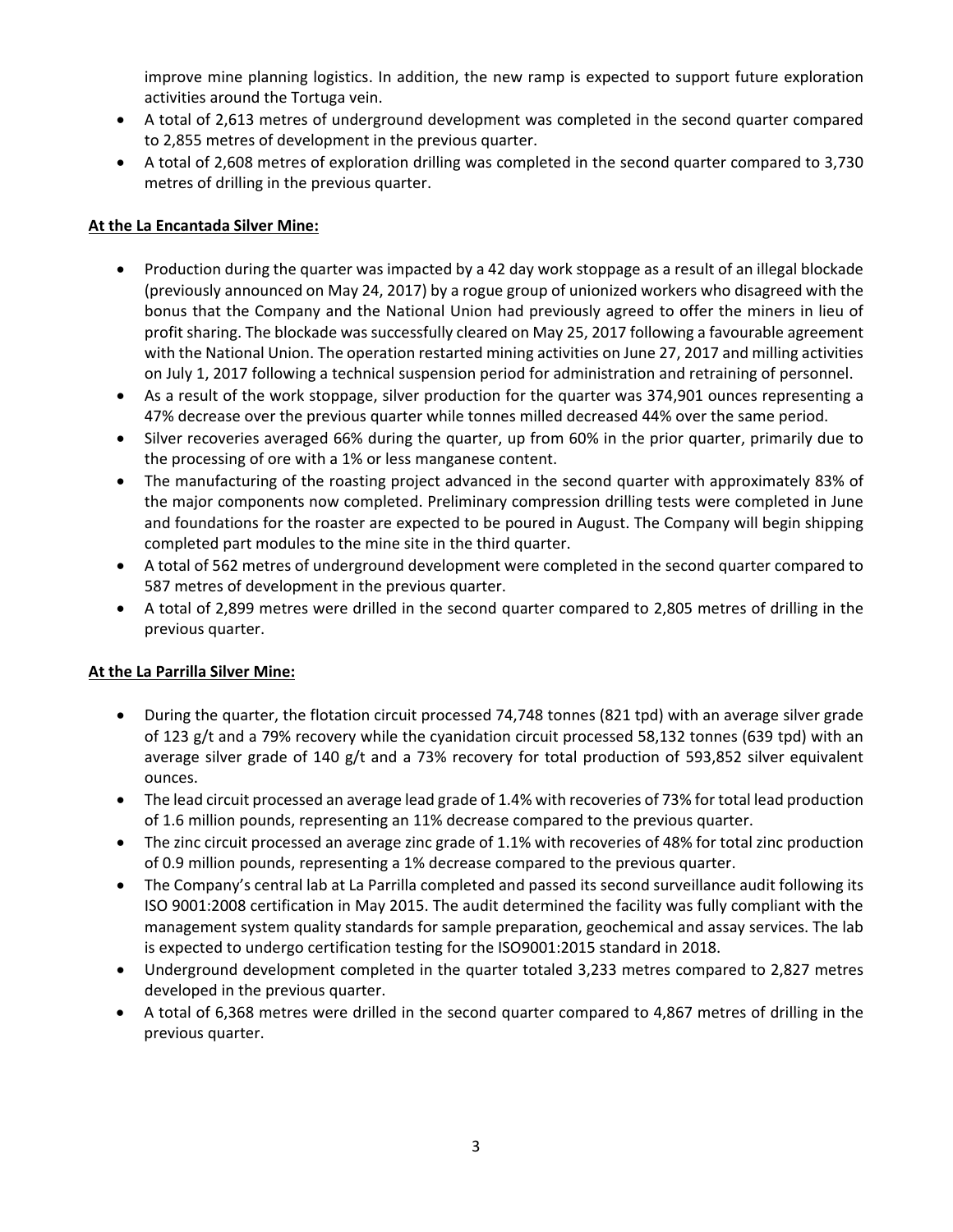#### **At the Del Toro Silver Mine:**

- During the quarter, Del Toro produced a total of 712,714 silver equivalent ounces reflecting a 4% increase compared to the prior quarter.
- Silver grades and recoveries during the quarter averaged 173 g/t and 80%, respectively.
- Lead grades and recoveries averaged 4.8% and 70%, respectively, producing a total of 6.0 million pounds of lead representing a 7% increase compared to the previous quarter.
- Underground development completed in the quarter totaled 3,222 metres compared to 2,710 metres developed in the previous quarter.
- Total exploration metres drilled in the quarter amounted to 4,078 metres compared to 3,589 metres of drilling in the previous quarter.
- The Company is planning to release an updated NI 43-101 Technical Report in the third quarter.

### **At the San Martin Silver Mine:**

- During the quarter, San Martin produced 425,645 ounces of silver and a record 2,080 ounces of gold for a total production of 577,598 silver equivalent ounces, reflecting an 11% increase compared to the prior quarter.
- Silver grades and recoveries averaged 234 g/t and 85%, respectively, during the quarter. In addition, gold grades and recoveries averaged 1.0 g/t and 94%, respectively.
- The dry stack filter presses were successfully installed during the quarter, with only minor electrical and piping work remaining to be completed before the system can be tested. The filter presses, which are designed to recover and re-use tailings solution and to save on water consumption, are expected to undergo testing at the end of July 2017.
- Underground development completed in the quarter totaled 3,224 metres compared with 2,127 metres of development in the previous quarter.
- Total exploration metres drilled in the quarter amounted to 7,352 metres compared to 4,136 metres of drilling in the previous quarter.

#### **At the La Guitarra Silver Mine:**

- During the quarter, La Guitarra produced 138,345 ounces of silver and 1,254 ounces of gold for a total production of 229,276 silver equivalent ounces.
- Silver grades and recoveries averaged 188 g/t and 77%, respectively, during the quarter. In addition, gold grades and recoveries averaged 1.8 g/t and 74%, respectively.
- A total of 2,093 metres of development were completed in the second quarter compared to 2,279 metres of development in the previous quarter.
- Total exploration metres drilled in the quarter amounted to 3,092 metres compared to 7,416 metres drilled in the previous quarter.

#### **Q2 Earnings Announcement and Conference Call**

The Company is planning to release its second quarter 2017 unaudited financial results on Thursday, August 3, 2017.

Furthermore, the Company will be holding a conference call and webcast on Friday, August 4, 2017 at 10 am PDT (1 pm EDT).

To participate in the conference call, please dial the following: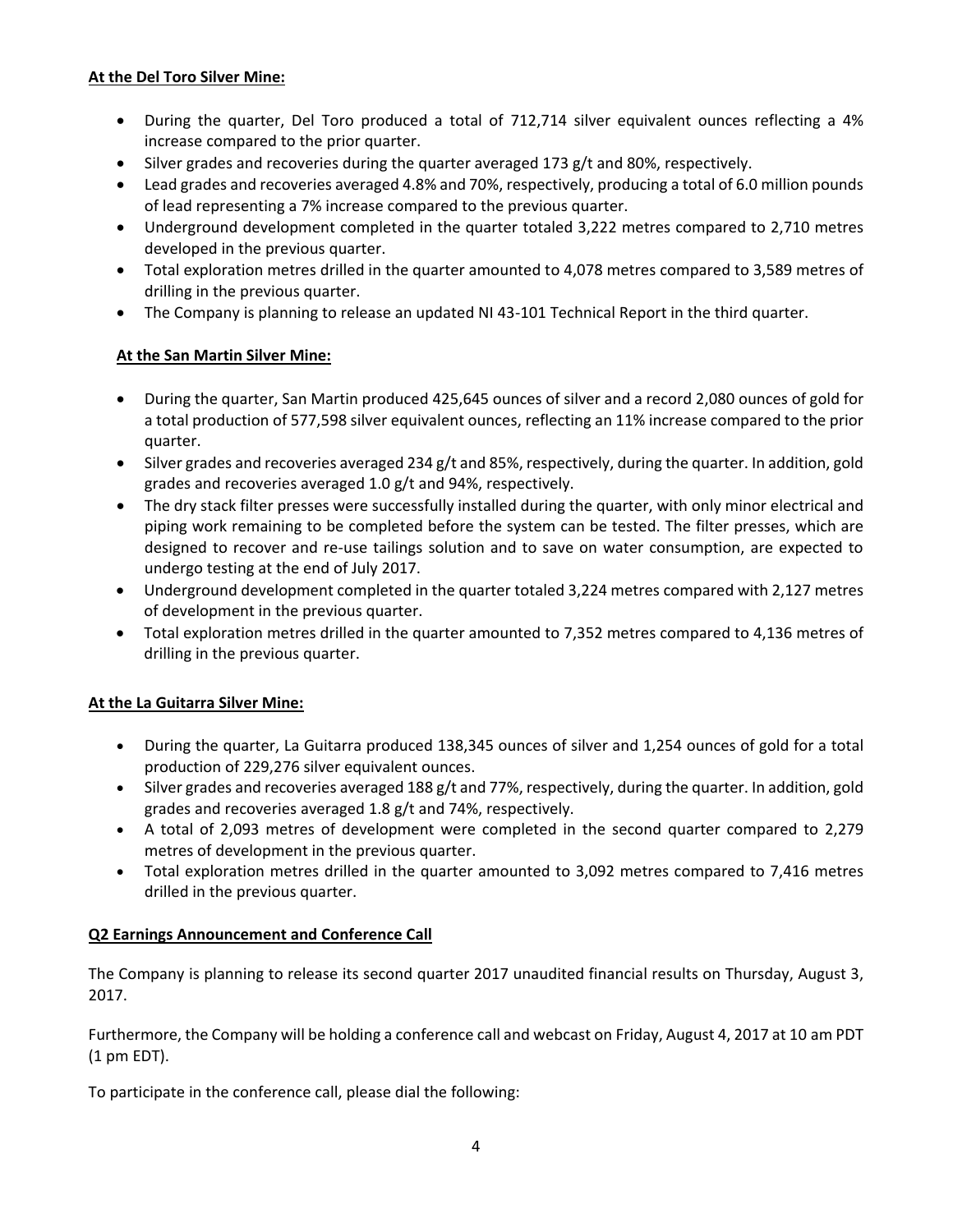| Toll Free Canada & USA:  | 1-800-319-4610 |
|--------------------------|----------------|
| Outside of Canada & USA: | 1-604-638-5340 |
| Toll Free Germany:       | 0800 180 1954  |
| Toll Free UK:            | 0808 101 2791  |

Participants should dial in 10 minutes prior to the conference.

Click on WEBCAST on the First Majestic homepage as a simultaneous audio webcast of the conference call will be posted at [www.firstmajestic.com.](http://www.firstmajestic.com/)

The conference call will be recorded and you can listen to an archive of the conference by calling:

| Access Code: .          | 1572 followed by the # sign |
|-------------------------|-----------------------------|
| Outside Canada & USA:   | 1-604-638-9010              |
| Canada & USA Toll Free: | 1-800-319-6413              |

The replay will be available approximately one hour after the conference and will available for 7 days following the conference. The replay will also be available on the Company's website for one month.

#### **About the Company**

First Majestic is a mining company focused on silver production in Mexico and is aggressively pursuing the development of its existing mineral property assets. The Company presently owns and operates six producing silver mines; the La Parrilla Silver Mine, the San Martin Silver Mine, the La Encantada Silver Mine, the La Guitarra Silver Mine, Del Toro Silver Mine and the Santa Elena Silver/Gold Mine. Production from these six mines is projected to be between 11.1 to 12.4 million ounces of pure silver or 16.6 to 18.5 million ounces of silver equivalents in 2017.

FOR FURTHER INFORMATION contact info@firstmajestic.com, visit our website at www.firstmajestic.com or call our toll free number 1.866.529.2807.

FIRST MAJESTIC SILVER CORP.

*"signed"*

Keith Neumeyer, President & CEO

#### **Cautionary Note Regarding Forward Looking Statements**

This press release contains "forward-looking statements", within the meaning of the United States Private Securities Litigation Reform Act of 1995 and applicable Canadian securities legislation, concerning the business, operations and financial performance and condition of First Majestic Silver Corp. Forward-looking statements include, but are not limited to, statements with respect to the future price of silver and other metals, the estimation of mineral reserves and resources, the realization of mineral reserve estimates, the timing and amount of estimated future production, costs of production, capital expenditures, costs and timing of the development of new deposits, success of exploration activities, permitting time lines, hedging practices, currency exchange rate fluctuations, requirements for additional capital, government regulation of mining operations, environmental risks, unanticipated reclamation expenses, timing and possible outcome of pending litigation, title disputes or claims and limitations on insurance coverage. Generally, these forward-looking statements can be identified by the use of forward-looking terminology such as "plans", "expects" or "does not expect", "is expected", "budget", "scheduled", "estimates", "forecasts", "intends", "anticipates" or "does not anticipate", or "believes", or variations of such words and phrases or state that certain actions, events or results "may", "could", "would", "might" or "will be taken", "occur" or "be achieved". Forward-looking statements are subject to known and unknown risks, uncertainties and other factors that may cause the actual results, level of activity, performance or achievements of First Majestic Silver Corp. to be materially different from those expressed or implied by such forward-looking statements, including but not limited to: risks related to the integration of acquisitions; risks related to international operations; risks related to joint venture operations; actual results of current exploration activities; actual results of current reclamation activities; conclusions of economic evaluations; changes in project parameters as plans continue to be refined; future prices of metals; possible variations in ore reserves, grade or recovery rates; failure of plant,